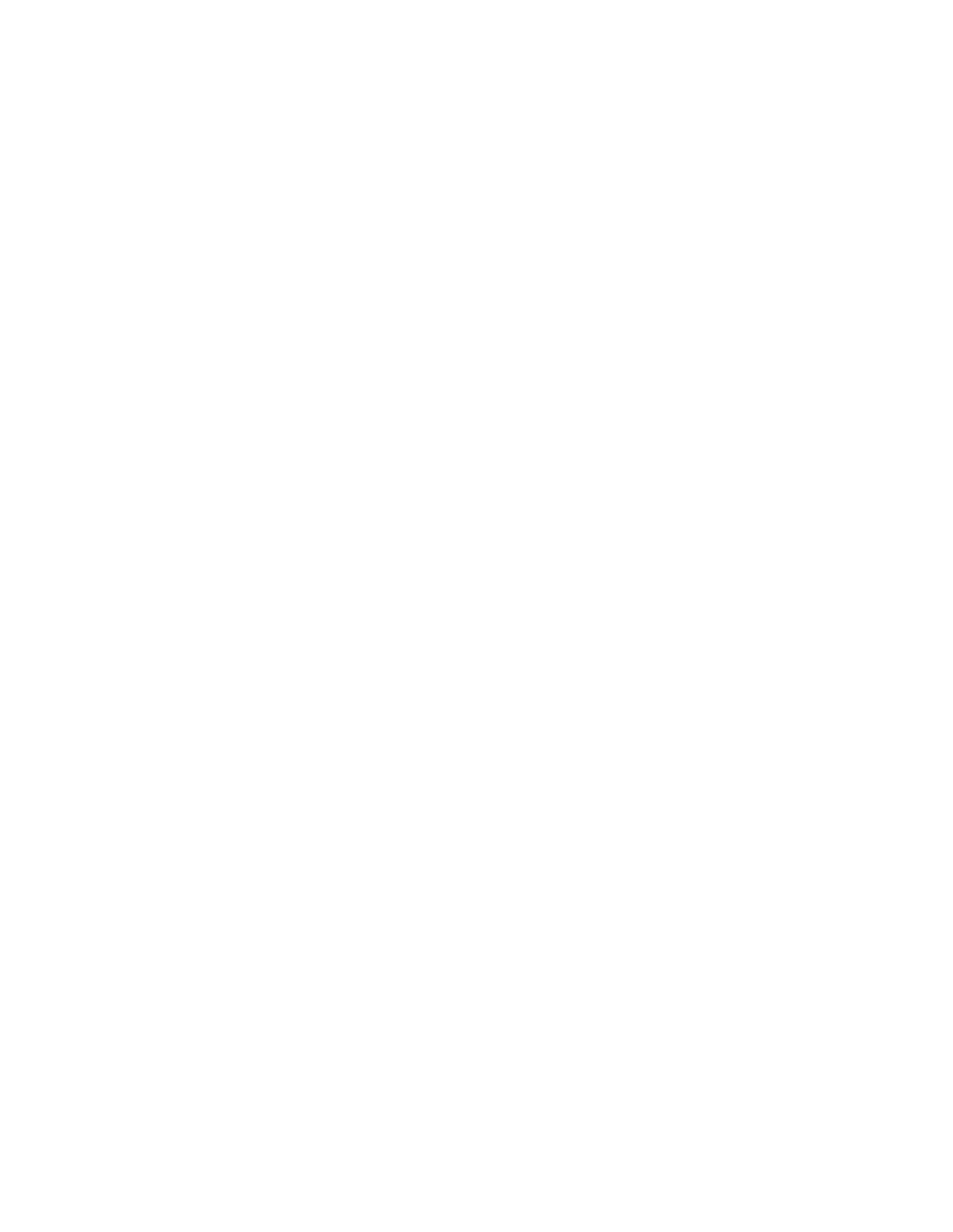

**3ULQWLQJGDWH-DQXDU\** Revision: June 08, 2018

**Trade name: Refine-Maxx Dry Grout Color Pack**<br>
Protective gloves

(Cont'd. of page 3)

The glove material has to be impermeable and resistant to the product/ the substance/ the preparation.<br>
• **Eye protection:**<br>
• **Eye protection:** e material has to be imper<br>tection:<br>Safety glasses

47.0.2

- **Eye protection:**<br>
Safety glasses<br> **Body protection:** Protective work clothing<br> **Limitation and supervision of exposure into t**<br>
No relevant information available **Example 3**<br> **Example 3**<br> **Example 3**<br> **Limitation and supervision of exposure into the environment<br>
No relevant information available.<br>
<b>Risk management measures** No relevant information available. No relevant information available.<br>
• **Risk management measures** No relevant information available.<br>
• **Risk management measures** No relevant information available.
- **· Risk management measures** No relevant information available.

| 9 Physical and chemical properties                    |                                               |  |  |  |
|-------------------------------------------------------|-----------------------------------------------|--|--|--|
| Information on basic physical and chemical properties |                                               |  |  |  |
| · Appearance:                                         |                                               |  |  |  |
| Form:                                                 | Liquid                                        |  |  |  |
| Color:                                                | According to product specification            |  |  |  |
| Odor:                                                 | Not determined.                               |  |  |  |
| Odor threshold:                                       | Not determined.                               |  |  |  |
| pH-value:                                             | Not determined.                               |  |  |  |
| · Melting point/Melting range:                        | Not determined.                               |  |  |  |
| <b>Boiling point/Boiling range:</b>                   | >176.7 °C (>350.1 °F)                         |  |  |  |
| Flash point:                                          | >148.9 °C (>300 °F)                           |  |  |  |
| · Flammability (solid, gaseous):                      | Not applicable.                               |  |  |  |
| Auto-ignition temperature:                            | Not determined.                               |  |  |  |
| <b>Decomposition temperature:</b>                     | Not determined.                               |  |  |  |
| Danger of explosion:                                  | Product does not present an explosion hazard. |  |  |  |
| <b>Explosion limits</b>                               |                                               |  |  |  |
| Lower:                                                | Not determined.                               |  |  |  |
| Upper:                                                | Not determined.                               |  |  |  |
| <b>Oxidizing properties:</b>                          | Not determined.                               |  |  |  |
| · Vapor pressure:                                     | Not determined.                               |  |  |  |
| <b>Density:</b>                                       |                                               |  |  |  |
| Relative density at 25 °C (77 °F):                    | 1.24-1.28                                     |  |  |  |
| Vapor density:                                        | Not determined.                               |  |  |  |
| <b>Evaporation rate:</b>                              | Not determined.                               |  |  |  |
| Solubility in / Miscibility with                      |                                               |  |  |  |
| Water:                                                | Partly soluble.                               |  |  |  |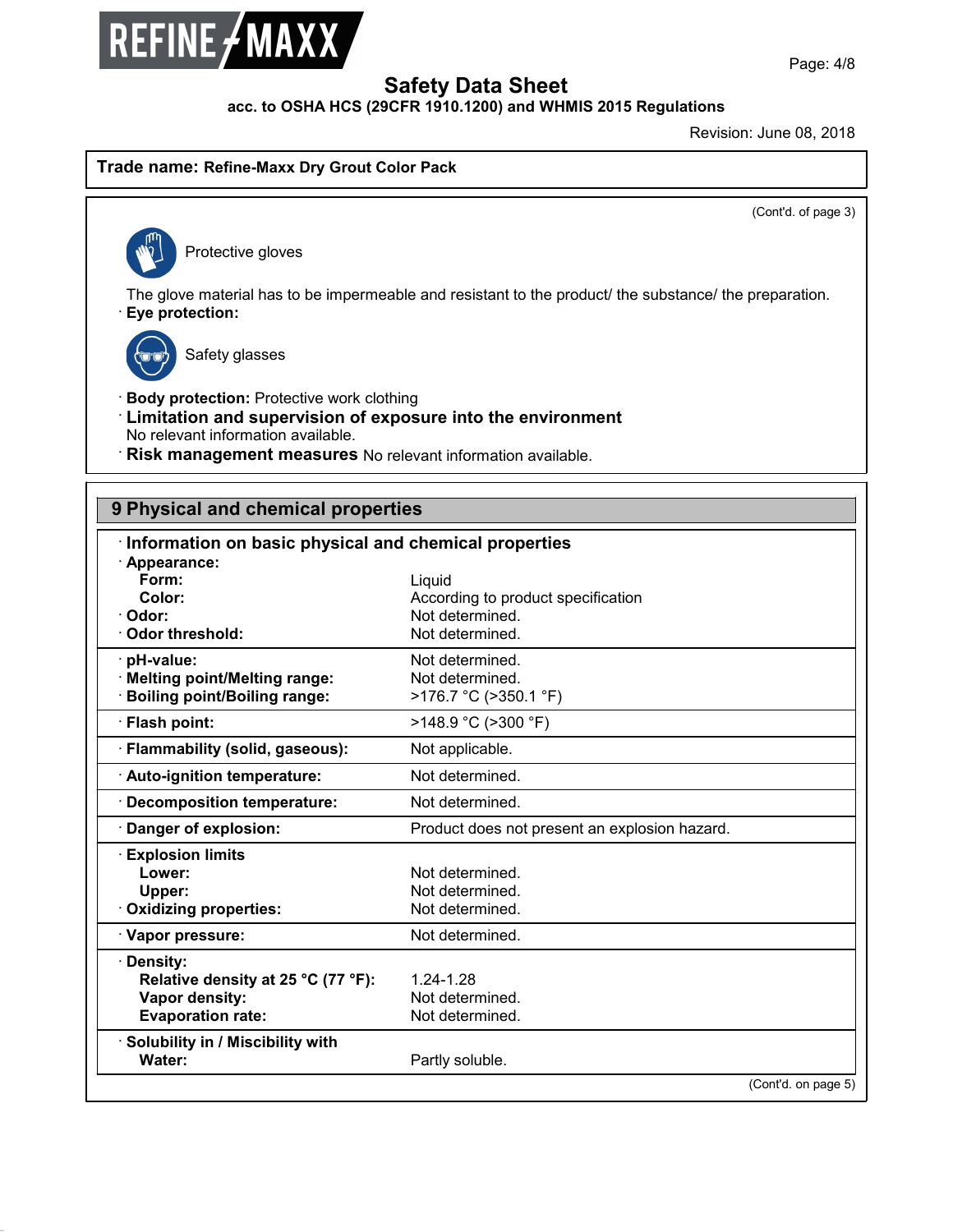

**Safety Data Sheet<br>PCFR 1910.1200) and WHMIS 2015 Regulat** Page: 5/8<br>
Revision: June 08, 2018<br>
Printing date: January 16, 2020<br>
Printing date: January 16, 2020<br>
Revision: June 08, 2018<br>
Revision: June 08, 2018<br>
Revision: June 08, 2018

**Trade name: Refine-Maxx Dry Grout Color Pack**

 $\overline{(\text{Cont } d.\text{ of page 4})}$ 

· **Partition coefficient (n-octanol/water):** Not determined. · **Viscosity**

**Example 12 of the control of the control of the control of the control of the control of the control of the control of the control of the control of the control of the control of the control of the control of the control Kinematic:** Chinematic: **Chinematic:** Partition coefficient (n-octanol/water): Not determined.<br> **Kinematic:** Not determined.<br> **Chinematic:** No relevant information available.<br> **Chinemation** No relevant information availab **10 Stability and reactivity**<br> **10 Stability and reactivity<br>
<b>10 Stability and reactivity**<br> **10 Stability and reactivity** 

**Stability and reactivity**<br> **Reactivity:** The product is non-reactive under normal conditions of use, storage and transport.<br> **Chemical stability:** Stable under normal temperatures and pressures.<br> **Thermal decomposition / Reactivity:** The product is non-reactive under normal conditions of informal stability: Stable under normal temperatures and pressure:<br>
Thermal decomposition / conditions to be avoided:<br>
No decomposition if used and store Reactivity: The product is non-reactive under normal conditions of use, storage and transport.<br>
Chemical stability: Stable under normal temperatures and pressures.<br>
Thermal decomposition / conditions to be avoided:<br>
No dec

**Chemical stability:** Stable under normal temperature Thermal decomposition *I* conditions to be avoid Possibility of hazardous reactions<br>Reacts with strong acids and alkali.<br>Reacts with strong oxidizing agents.<br>**Condition Possibility of hazardous reactions**<br>Reacts with strong acids and alkali.<br>Reacts with strong oxidizing agents.<br>**Conditions to avoid**<br>Direct sunlight.<br>Excessive heat.

**Example 12**<br> **Excessive Heat. • Possibility or nazardous reactions**<br> **Excessive heat.**<br> **Conditions to avoid**<br>
Direct sunlight.<br> **Excessive heat.**<br> **Incompatible materials** Oxidizers, strong bases, strong acids<br> **Hazardou Exacts with strong oxidizing agents.**<br> **Conditions to avoid**<br>
Direct sunlight.<br>
Excessive heat.<br> **Incompatible materials** Oxidizers, strong bases,<br> **Hazardous decomposition products**<br>
Under fire conditions only:<br>
Carbon m Direct suringfit.<br>Excessive heat.<br>**Incompatible materials** Oxidizers, strong base<br>**Hazardous decomposition products**<br>Under fire conditions only:<br>Carbon monoxide and carbon dioxide

# **11 Toxicological information**<br> **11 Toxicological information**<br> **11 Toxicological information**<br> **11 Toxicological information**

Carbon monoxide and carbon dioxide<br> **11 Toxicological information**<br> **11 Toxicological information**<br> **11 Toxicological effects**<br> **11 Acute toxicity:** Based on available data, the classification criteria are not met.<br> **12D/L** 

- 
- 
- **Toxicological information**<br> **CONFIGENT:** Acute toxicity: Based on available data, the classification criteria are not met.<br> **CD/LC50 values that are relevant for classification:** None.<br> **Primary irritant effect:**<br> **CONTIG** Information on toxicological effects<br>
Acute toxicity: Based on available data, the classification criteria are not met.<br>
LD/LC50 values that are relevant for classification: None.<br>
Primary irritant effect:<br>
On the skin: Ba On the skin: Based on available data, the clas<br>
On the eye: Irritating effect.<br> **Sensitization:** Based on available data, the clase<br> **IARC (International Agency for Research on None of the ingredients are listed.<br>
NONE OF**
- 
- 

## **EXERC (International Agency for Research on Cancer):**<br> **None of the ingredients are listed.**<br> **NONE OF the ingredients are listed.**<br> **NONE OF the ingredients are listed.**<br> **OSHA-Ca (Occupational Safety & Health Administra NONE OF the ingredients are listed.**<br> **None of the ingredients are listed.**<br> **• OSHA-Ca (Occupational Safety & Health Ad**<br>
None of the ingredients are listed.<br>
• **Probable route(s) of exposure:**<br>
Ingestion.<br>
Inhalation.<br>

Ingestion.

Inhalation.<br>Eve contact.

47.0.2

None of the ingredients are listed.<br> **Probable route(s) of exposure:**<br>
Ingestion.<br>
Inhalation.<br>
Eye contact.<br>
Skin contact.<br> **Germ cell mutagenicity:** Based on available data, the classification criteria are not met. Shorte of the ingredients are listed.<br> **Probable route(s) of exposure:**<br>
Inhalation.<br>
Eye contact.<br>
Skin contact.<br> **Germ cell mutagenicity:** Based on available data, the classification criteria are not met.<br>
(Cont'd. on pa

(Cont'd. on page 6)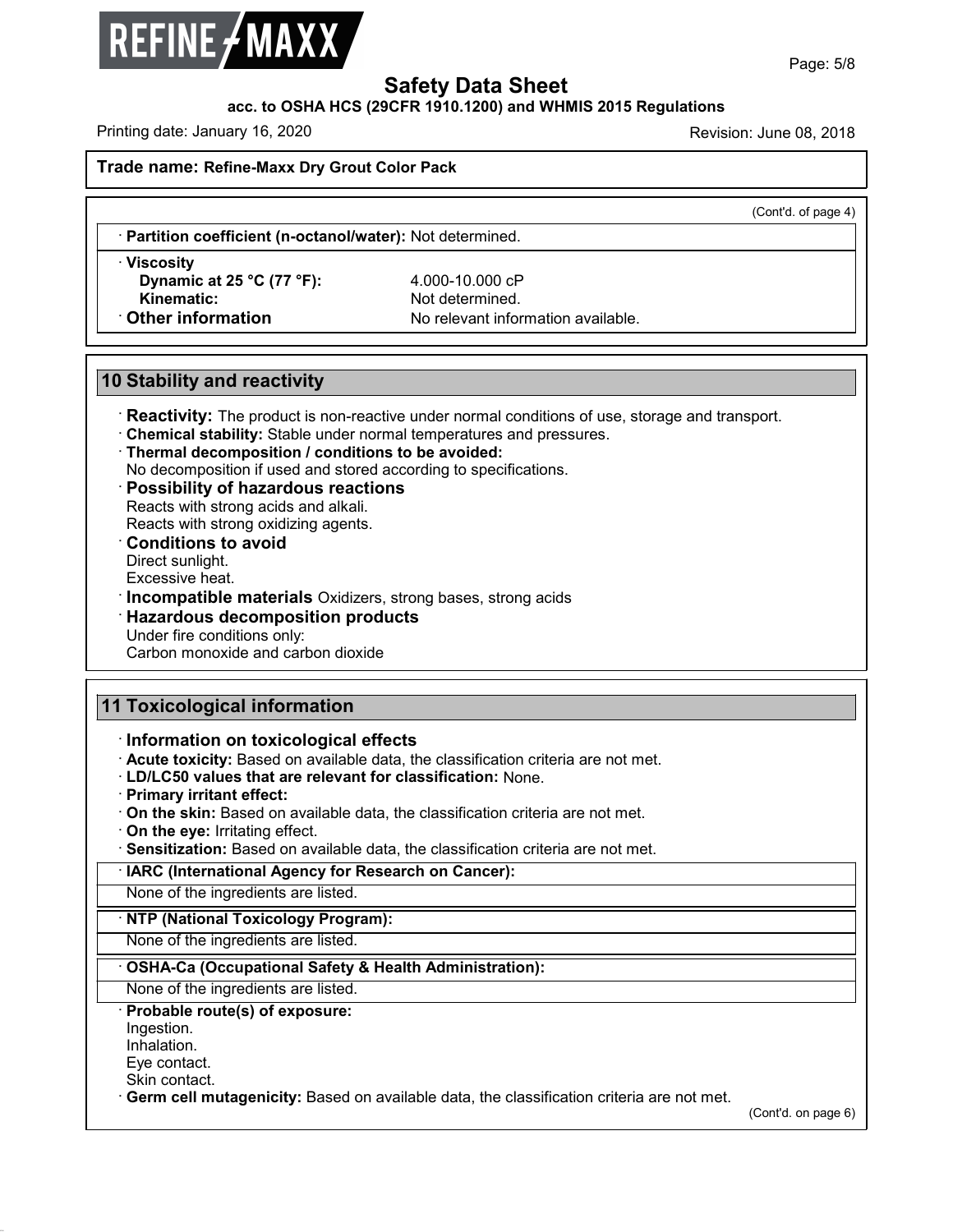

**Safety Data Sheet<br>PCFR 1910.1200) and WHMIS 2015 Regulat** Page: 6/8<br>
Revision: June 08, 2018<br>
Printing date: January 16, 2020<br>
Printing date: January 16, 2020<br>
Revision: June 08, 2018<br>
Revision: June 08, 2018<br>
Revision: June 08, 2018

**Trade name: Refine-Maxx Dry Grout Color Pack**

(Cont'd. of page 5)

Contract of page<br> **Carcinogenicity:** Based on available data, the classification criteria are not met.<br> **Contract of page**<br> **Contract of page**<br> **Contract of page**<br> **Contract of page**<br> **Contract of page**<br> **Contract of page 12 Ecological information**<br> **12 Ecological information**<br> **12 Ecological information**<br> **12 Ecological information**<br> **12 Ecological information**<br> **12 Ecological information**<br> **12 Ecological information**<br> **12 Ecological info** 

## · **Toxicity**

- Priori Contains materials that are harmful to the environment.<br>
Priority<br>
Priority The product contains materials that are harmful to the environment.<br>
Persistence and degradability No relevant information available.<br>
Prio
- **Persistence and degradability** No relevant information available.<br> **Bioaccumulative potential:** No relevant information available.<br> **Mobility in soil:** No relevant information available.<br> **Additional ecological informatio**
- 
- 

Do not allow undiluted product or large quantities of it to reach ground water, water course or sewage system.<br>
Constant of PBT and vPvB assessment system. **Example 12 Solutional schedule Constrainers of Additional ecological information**<br> **Ceneral notes:**<br>
Do not allow undiluted product or large quantities<br>
system.<br> **Results of PBT and vPvB assessment**<br> **PBT:** Not applicable • **PRT:** Not applicable. • **PPT:** Not applicable. • **PPT:** Not applicable. • **PBT:** Not applicable. • **PBT:** Not applicable. • **PBT:** Not applicable. • **PBT:** Not applicable. • **PHT:** Not applicable. • **Other adverse effec** 

- 
- 
- 
- **13 Disposal considerations**<br> **13 Disposal considerations**<br> **13 Disposal considerations**<br> **13 Disposal considerations**<br> **13 Disposal considerations** • Other adverse effects No relevant information<br> **B Disposal considerations<br>
• Waste treatment methods<br>
• Recommendation:<br>
• The user of this material has the respone**

· **Recommendation:**

47.0.2

Disposal considerations<br>Waste treatment methods<br>Recommendation:<br>The user of this material has the responsibility to dispose of unused material, residues and containers in<br>compliance with all relevant local, state and feder **Disposal considerations**<br>Waste treatment methods<br>Recommendation:<br>The user of this material has the responsibility to dispose of unused material, residues and containers in<br>compliance with all relevant local, state and fed Maste treatment methods<br>
Recommendation:<br>
The user of this material has the responsibility to dispose of<br>
compliance with all relevant local, state and federal laws and<br>
disposal for hazardous and nonhazardous wastes.<br> **Co** The user of this material has the responsibility to dispose of unused material, residues accompliance with all relevant local, state and federal laws and regulations regarding treath disposal for hazardous and nonhazardous

- 
- 
- 

| <b>Uncleaned packagings</b><br><b>Recommendation:</b> Disposal must be made according to official regulations.<br>· Recommended cleansing agent: Water, if necessary with cleansing agents. |                |                     |
|---------------------------------------------------------------------------------------------------------------------------------------------------------------------------------------------|----------------|---------------------|
| <b>14 Transport information</b>                                                                                                                                                             |                |                     |
| <b>⋅UN-Number</b><br>$\cdot$ DOT, ADR, IMDG, IATA                                                                                                                                           | Not regulated. |                     |
| <b>UN proper shipping name</b><br>· DOT, ADR, IMDG, IATA                                                                                                                                    | Not regulated. |                     |
| Transport hazard class(es)                                                                                                                                                                  |                |                     |
| · DOT, ADR, IMDG, IATA<br>∴Class                                                                                                                                                            | Not regulated. |                     |
|                                                                                                                                                                                             |                | (Cont'd. on page 7) |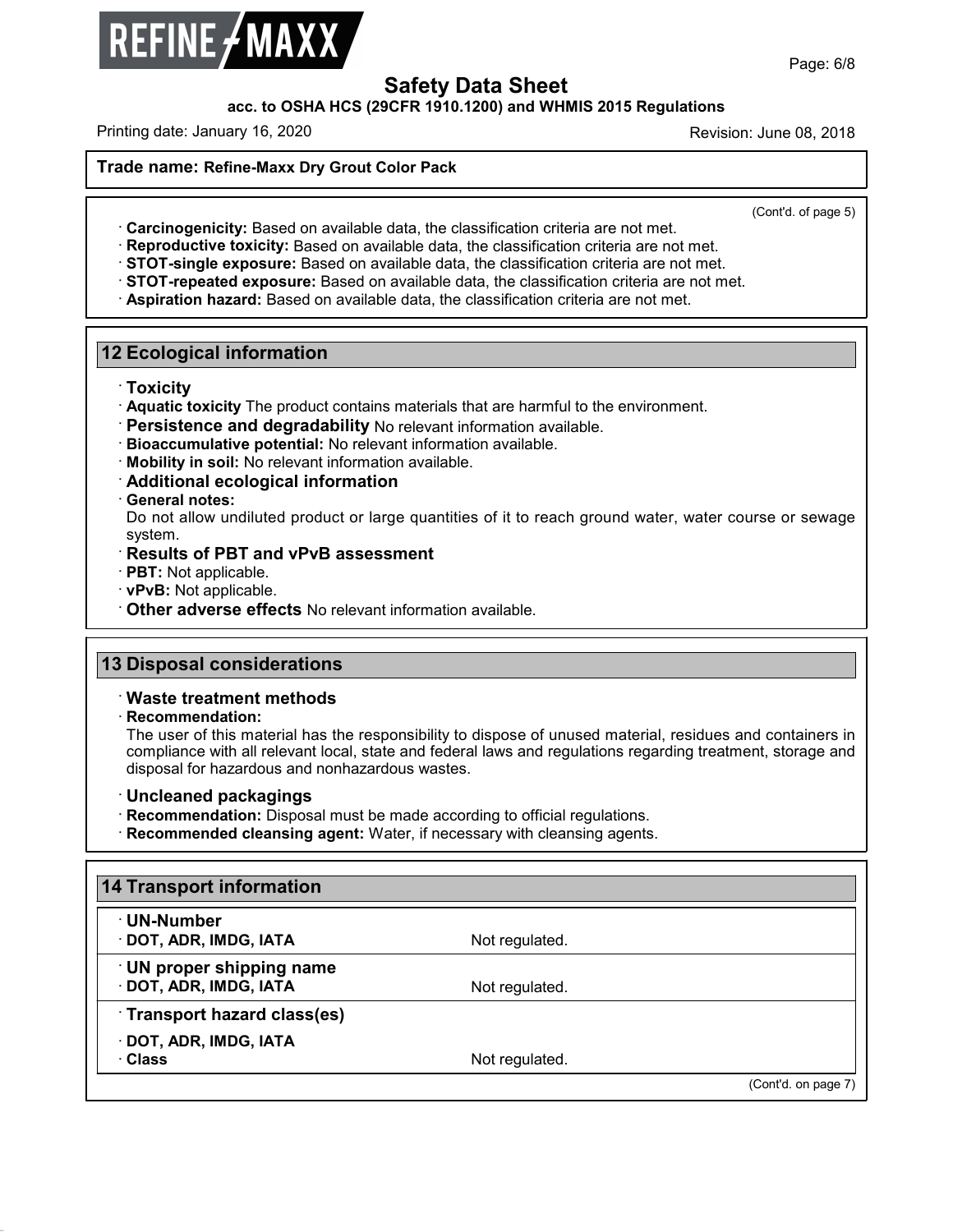

# **Safety Data Sheet<br>PCFR 1910.1200) and WHMIS 2015 Regulat** Page: 7/8<br>
Revision: June 08, 2018<br>
Printing date: January 16, 2020<br>
Printing date: January 16, 2020<br>
Revision: June 08, 2018<br>
Revision: June 08, 2018<br>
Revision: June 08, 2018

|                                                                                   | (Cont'd. of page 6) |  |
|-----------------------------------------------------------------------------------|---------------------|--|
| · Packing group<br>· DOT, ADR, IMDG, IATA                                         | Not regulated.      |  |
| $\cdot$ Environmental hazards<br>· Marine pollutant:                              | No.                 |  |
| <b>Special precautions for user</b>                                               | Not applicable.     |  |
| Transport in bulk according to Annex II of<br><b>MARPOL73/78 and the IBC Code</b> | Not applicable.     |  |

**Example 3776** and the IBC Code<br>
Similar Regulatory information<br>
Safety, health and environmental regulations/legislation specific for the substance or<br>
Thited States (USA) mixture<br>**· United States (USA) 15 Regulatory information<br>
· Safety, health and environmental regulati<br>
mixture<br>
· United States (USA)<br>
· SARA<br>
· Section 302 (extremely hazardous substances):** • **Safety, health and environmental regulations/**<br>• United States (USA)<br>• **SARA**<br>• Section 302 (extremely hazardous substances):<br>None of the ingredients are listed. Mixture<br>
None of the ingredients are listed.<br> **None of the ingredients are listed.**<br> **None of the ingredients are listed.**<br>
None of the ingredients are listed.<br>
None of the ingredients are listed.

· **SARA**

None of the ingredients are listed.<br>
None of the ingredients are listed.<br> **• Section 355 (extremely hazardous substances):**<br>
None of the ingredients are listed.<br>
• **Section 313 (Specific toxic chemical listings):**<br>
None of

**Example 1 are ingredients are listed.**<br> **None of the ingredients are listed.**<br> **• Section 313 (Specific toxic chemical listings):**<br>
None of the ingredients are listed.<br>
• **TSCA (Toxic Substances Control Act)**<br>
All ingredi

**Example 1 and 1313 (Specific toxic chemical index**<br>
• **Section 313 (Specific toxic chemical index**<br>
• **Proposition 65 (California)**<br>
• **Chemicals known to cause cancer:** 

• **TSCA (Toxic Substances Control Act)**<br>
All ingredients are listed.<br>
• **Proposition 65 (California)**<br>
• **Chemicals known to cause cancer:**<br>
None of the ingredients are listed.

None of the ingredients are listed.<br> **Chemicals known to cause cancer:**<br>
None of the ingredients are listed.<br> **Chemicals known to cause developmental toxicity for females:**<br>
None of the ingredients are listed. • **Chemicals known to cause cancer:**<br>• **Chemicals known to cause developmental toxicity for females:**<br>• **Chemicals known to cause developmental toxicity for females:**<br>• **Chemicals known to cause developmental toxicity for** None of the ingredients are listed.<br> **· Chemicals known to cause developmental toxicity for females:**<br>
None of the ingredients are listed.<br> **· Chemicals known to cause developmental toxicity:**<br> **· Chemicals known to cause** 

**Chemicals known to cause developmental toxicity:**<br>None of the ingredients are listed.<br>**EPA (Environmental Protection Agency):**<br>None of the ingredients are listed.

The international are listed.<br> **Example 3** and in the ingredients are listed.<br> **ICEPA (Environmental Protection Agency):**<br>
None of the ingredients are listed.<br> **IARC (International Agency for Research on Cancer):**<br>
None of

47.0.2

The canadian Protection Agency):<br>
None of the ingredients are listed.<br> **EXAC (International Agency for Research on Cancer):**<br>
None of the ingredients are listed.<br> **Canadian Domestic Substances List (DSL) (Substances not li** IARC (International Agency for Research on Cancer):<br>
None of the ingredients are listed.<br>
Canadian Domestic Substances List (DSL) (Substances not listed.):<br>
Contact manufacturer for further information.

(Cont'd. on page 8)